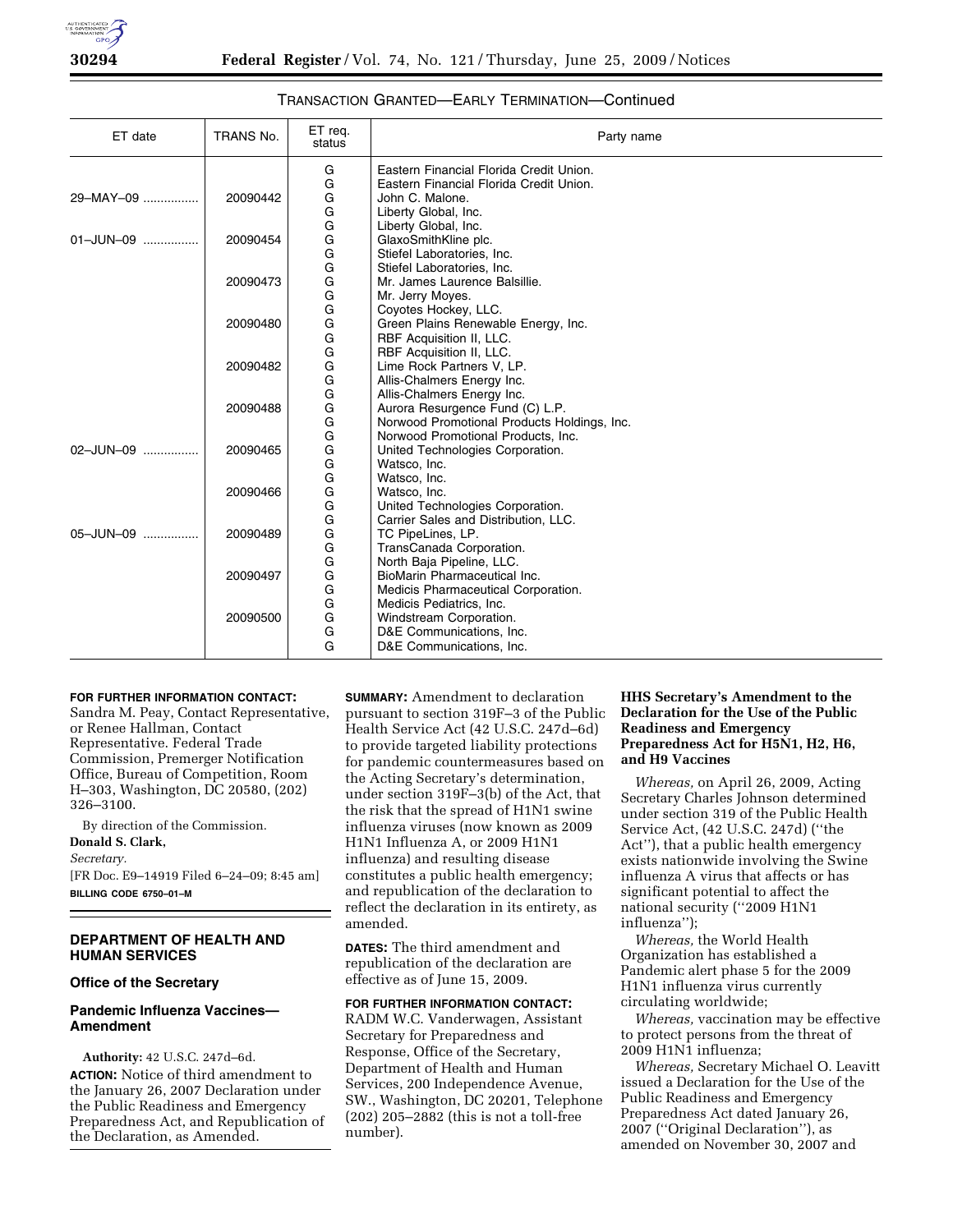October 17, 2008 with respect to certain avian influenza viruses; minor modifications are necessary to correct previous, minor, editorial errors; and republication of the Original Declaration, as amended, in its entirety is necessary for clarity;

*Whereas,* the findings made by the Secretary in the Original Declaration, as amended, continue to apply generally, and apply with equal force as to the 2009 H1N1 influenza;

*Whereas,* in accordance with section 319F–3(b)(6) of the Act (42 U.S.C. 247d– 6d(b), I have considered the desirability of encouraging the design, development, clinical testing or investigation, manufacturing, labeling, distribution, formulation, packaging, marketing, promotion, sale, purchase, donation, dispensing, prescribing, administration, licensing, and use of additional covered countermeasures with respect to the category of disease and population described in sections II and IV of the Original Declaration, as amended, and as hereby further amended, and have found it desirable to encourage such activities for these additional covered countermeasures, and;

*Whereas,* to encourage the design, development, clinical testing or investigation, manufacturing and product formulation, labeling, distribution, packaging, marketing, promotion, sale, purchase, donation, dispensing, prescribing, administration, licensing, and use of medical countermeasures with respect to the category of disease and population described in sections II and IV of the Original Declaration, as amended, and as hereby further amended, it is advisable, in accordance with section 319F–3(a) and (b) of the Act, to provide immunity from liability for covered persons, as that term is defined at section 319F–3(i)(2) of the Act, and to include as such covered persons other qualified persons as I have identified in section VI of the Original Declaration, as amended;

*Therefore,* pursuant to section 319F– 3(b) of the Act, I have determined that 2009 H1N1 influenza and resulting disease constitutes a public health emergency. In order to extend the Original Declaration, as amended, to apply to the 2009 H1N1 influenza and to correct previous, minor, editorial errors, the Original Declaration, as amended, is hereby further amended and republished as follows:

In the title, strike ''and H9'' and insert ''H9, and 2009 H1N1''.

In the first ''whereas'' clause, first sentence, strike "(H5N1). H7 and H9 vaccines'' and insert ''H5N1, H7, and H9''.

After the fourth ''whereas'' clause, insert a new recital as follows:

Whereas, on April 26, 2009, Acting Secretary Charles E. Johnson determined under section 319 of the Public Health Service Act, (42 U.S.C. 247d), that a public emergency exists nationwide involving the 2009 H1N1 influenza virus that affects or has significant potential to affect the national security (now called ''2009 H1N1 influenza'');

In the ninth ''whereas'' clause, insert "," after "IV"; strike "of the Original Declaration, as amended,''; insert '';'' after ''VI''; and strike ''of the Original Declaration;''.

In the ''therefore'' clause concluding the recitals, strike the period and insert '', and that the 2009 H1N1 influenza constitutes a public health emergency.''.

In section I, second paragraph, first sentence, strike all after ''influenza A'' and insert ''H5N1, H2, H6, H7, H9, and 2009 H1N1 vaccines and any associated adjuvants.'

In section I, second paragraph, second sentence, strike all after ''influenza A'' and insert ''H5N1, H2, H6, H7, H9, and 2009 H1N1 vaccines used and administered in accordance with this declaration.''.

Strike the current section II, ''Category of Disease,'' in its entirety and replace as follows:

## **II. Category of Disease (as Required by Section 319F–3(b)(2)(A) of the Act)**

The category of disease for which I am recommending the administration or use of the Covered Countermeasures is the threat of or actual human influenza that results from the infection of humans following exposure to the virus with (1) highly pathogenic avian influenza A (H5N1, H2, H6, H7, or H9) virus; or (2) 2009 H1N1 influenza.

In section III, strike the period and insert ''; except that with respect to 2009 H1N1 influenza vaccine, the effective period commences on June 15, 2009 and extends through March 31, 2013.''

In Section VIII, strike the section in its entirety and replace it with the following:

The Declaration for the Use of the Public Readiness and Emergency Preparedness Act for H5N1 vaccines was published on January 26, 2007 and amended on November 30, 2007 to add H7 and H9 vaccines and on October 17, 2008 to add H2 and H6 vaccines. This Declaration incorporates all amendments prior to the date of its publication in the **Federal Register**. Any future amendment to this Declaration will be published in the **Federal Register**, pursuant to section 319F–  $2(b)(4)$  of the Act.

All other provisions of the Original Declaration, as amended, remain in full force.

## **Republication of HHS Secretary's Original Declaration, as Amended, for the Use of the Public Readiness and Emergency Preparedness Act for H5N1, H2, H6, H9, and 2009 H1N1 Vaccines**

To the extent any term of the original January 27, 2007 Declaration or any amendment thereto is inconsistent with any provision of this republished Declaration, the terms of this republished Declaration are controlling.

# **HHS Secretary's Declaration for the Use of the Public Readiness and Emergency Preparedness Act for H5N1, H2, H6, H9, and 2009 H1N1 Vaccines**

Whereas highly pathogenic avian influenza A H5N1, H7, and H9 have spread by infected migratory birds and exports of live poultry from Asia through Europe and Africa since 2004, and could spread into North America in 2006 or later, and have caused disease in humans with an associated high case fatality upon infection with this virus;

Whereas, the H2 class of influenza viruses, which caused the human influenza pandemic of 1957 and reappeared recently in U.S. animals including swine, is viewed as a likely candidate to re-evolve into an influenza strain capable of causing a pandemic of human influenza;

Whereas, the H6 class of influenza viruses, which appeared recently in animals including domestic fowl, is viewed as a likely candidate to evolve into an influenza strain capable of causing a pandemic of human influenza;

Whereas, an H5N1, H2, H6, H7 or H9 avian influenza virus may evolve into strain capable of causing a pandemic of human influenza;

Whereas, on April 26, 2009, Acting Secretary Charles E. Johnson determined under section 319 of the Public Health Service Act, (42 U.S.C. 247d), that a public health emergency exists nationwide involving the Swine Influenza A virus that affects or has significant potential to affect the national security (now called ''2009 H1N1 influenza'');

Whereas, the possibility of governmental program planners obtaining stockpiles from private sector entities except through voluntary means such as commercial sale, donation, or deployment would undermine national preparedness efforts and should be discouraged as provided for in section 319F–3(b)(2)(E) of the Public Health Service Act (42 U.S.C. 247d–6d(b)) (''the Act'');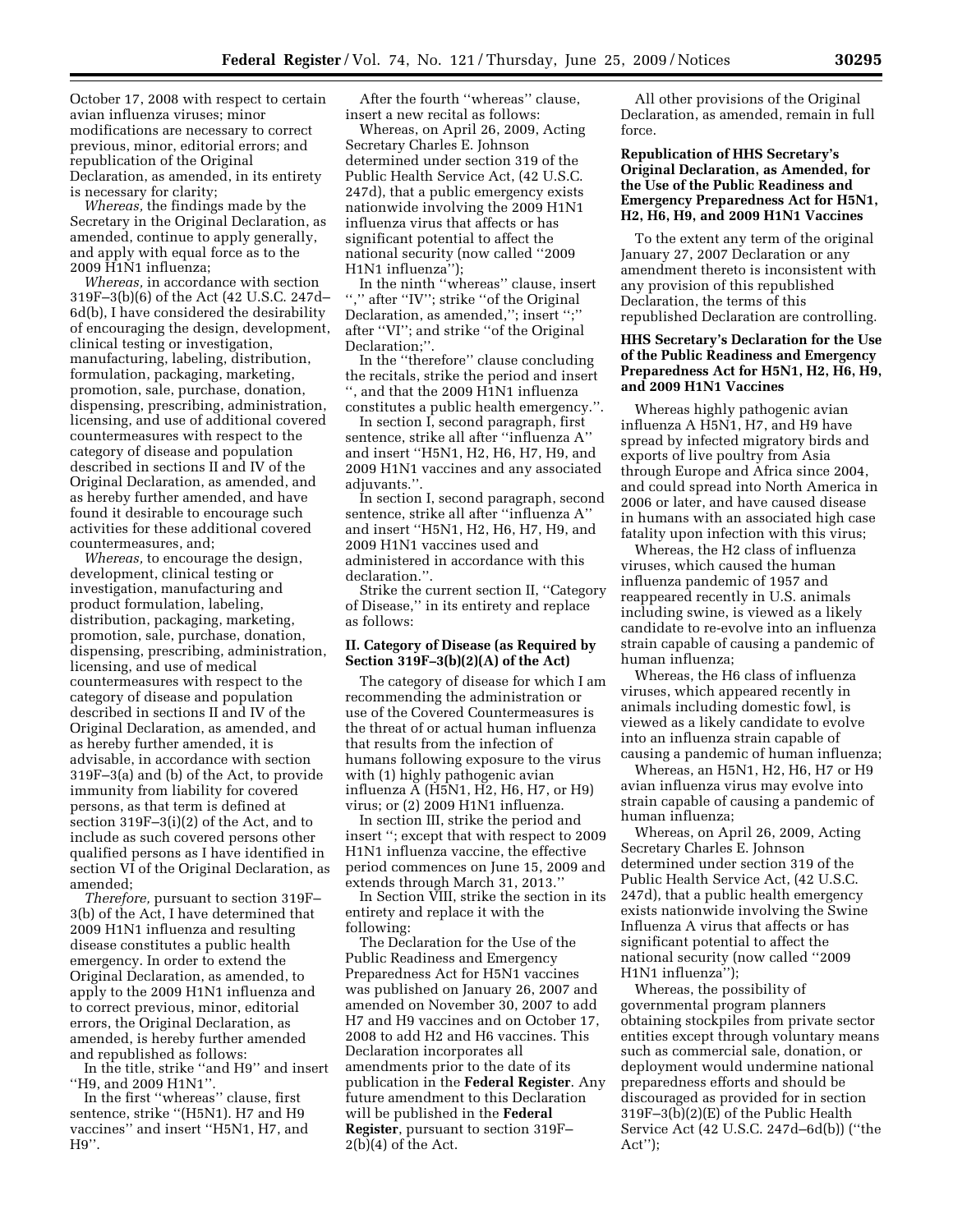Whereas, immunity under section 319F–3(a) of the Act should be available to governmental program planners for distributions of Covered Countermeasures obtained voluntarily, such as by (1) donation; (2) commercial sale; (3) deployment of Covered Countermeasures from Federal stockpiles; or (4) deployment of donated, purchased, or otherwise voluntarily obtained Covered Countermeasures from State, local, or private stockpiles;

Whereas, the extent of immunity under section 319F–3(a) of the Act afforded to a governmental program planner that obtains Covered Countermeasures except through voluntary means is not intended to affect the extent of immunity afforded other covered persons with respect to such covered countermeasures;

Whereas, to encourage the design, development, clinical testing or investigation, manufacturing and product formulation, labeling, distribution, packaging, marketing, promotion, sale, purchase, donation, dispensing, prescribing, administration, licensing, and use of medical countermeasures with respect to the category of disease and population described in section II and IV it is advisable, in accordance with section 319F–3(a) and (b) of the Act, to provide immunity from liability for covered persons, as that term is defined at section 319F–3(i)(2) of the Act, and to include as such covered persons such other qualified persons as I have identified in section VI;

Whereas, in accordance with section 319F–3(b)(6) of the Public Health Service Act (42 U.S.C. 247d–6d(b)) (''the Act''), I have considered the desirability of encouraging the design, development, clinical testing or investigation, manufacturing and product formulation, labeling, distribution, packaging, marketing, promotion, sale, purchase, donation, dispensing, prescribing, administration, licensing, and use of medical countermeasures with respect to the category of disease and population described in sections II and IV below, and have found it desirable to encourage such activities for the Covered Countermeasures;

Therefore, pursuant to section 319F– 3(b) of the Act, I have determined there is a credible risk that the spread of avian influenza viruses and resulting disease could in the future constitute a public health emergency, and that 2009 H1N1 influenza constitutes a public health emergency.

# **I. Covered Countermeasures (as Required by Section 319F–3(b)(1) of the Act)**

Covered Countermeasures are defined at section 319F–3(i) of the Act.

At this time, and in accordance with the provisions contained herein, I am recommending the manufacture, testing, development, distribution, dispensing; and, with respect to the category of disease and population described in sections II and IV, below, the administration and usage of the pandemic countermeasure influenza A H5N1, H2, H6, H7, H9, and 2009 H1N1 Vaccines and any associated adjuvants. The immunity specified in section 319F–3(a) of the Act shall only be in effect with respect to: Present or future Federal contracts, cooperative agreements, grants, interagency agreements, or memoranda of understanding for pandemic countermeasure influenza A H5N1, H2, H6, H7, H9, and 2009 H1N1 vaccines used and administered in accordance with this declaration. In accordance with section 319F–3(b)(2)(E) of the Act, for governmental program planners, the immunity specified in section 319F–3(a) of the Act shall be in effect to the extent they obtain Covered Countermeasures through voluntary means of distribution, such as (1) donation; (2) commercial sale; (3) deployment of Covered Countermeasures from Federal stockpiles; or (4) deployment of donated, purchased, or otherwise voluntarily obtained Covered Countermeasures from State, local, or private stockpiles. For all other covered persons, including other program planners, the immunity specified in section 319F–3(a) of the Act shall, in accordance with section 319F–3(b)(2)(E) of the Act, be in effect pursuant to any means of distribution.

This declaration shall subsequently refer to the countermeasures identified above as Covered Countermeasures.

This declaration shall apply to all Covered Countermeasures administered or used during the effective time period of the declaration.

## **II. Category of Disease (as Required by Section 319F–3(b)(2)(A) of the Act)**

The category of disease for which I am recommending the administration or use of the Covered Countermeasures is the threat of or actual human influenza that results from the infection of humans following exposure to the virus with (1) highly pathogenic avian influenza A (H5N1, H2, H6, H7, or H9) virus; or (2) 2009 H1N1 influenza.

## **III. Effective Time Period (as Required by Section 319F–3(b)(2)(B) of the Act)**

The effective period of time of this Declaration commences on December 1, 2006 and extends through February 28, 2010; except that with respect to 2009 H1N1 influenza vaccine, the effective period commences on June 15, 2009 and extends through March 31, 2013.

### **IV. Population (as Required by Section 319F–3(b)(2)(C) of the Act)**

Section 319F–3(a)(4)(A) confers immunity to manufacturers and distributors of the Covered Countermeasure, regardless of the defined population.

Section 319F–3(a)(3)(C)(i) confers immunity to covered persons who could be program planners or qualified persons with respect to the Covered Countermeasure only if a member of the population specified in the declaration administers or uses the Covered Countermeasure and is in or connected to the geographic location specified in this declaration, or the program planner or qualified person reasonably could have believed that these conditions were met.

The populations specified in this Declaration are the following: (1) All persons who use a Covered Countermeasure or to whom such a Covered Countermeasure is administered as an Investigational New Drug in a human clinical trial conducted directly by the Federal Government, or pursuant to a contract, grant or cooperative agreement with the Federal Government; (2) all persons who use a Covered Countermeasure or to whom such a Countermeasure is administered in a pre-pandemic phase, as defined below; and/or (3) all persons who use a Covered Countermeasure, or to whom such a Covered Countermeasure is administered in a pandemic phase, as defined below.

## **V. Geographic Area (as Required by Section 319F–3(b)(2)(D) of the Act)**

Section 319F–3(a) applies to the administration and use of a Covered Countermeasure without geographic limitation.

# **VI. Other Qualified Persons (as Required by Section 319F–3(i)(8)(B) of the Act)**

With regard to the administration or use of a Covered Countermeasure, Section 319F–3(i)(8)(A) of the Act defines the term ''qualified person'' as a licensed individual who is authorized to prescribe, administer, or dispense the countermeasure under the law of the State in which such Covered Countermeasure was prescribed,